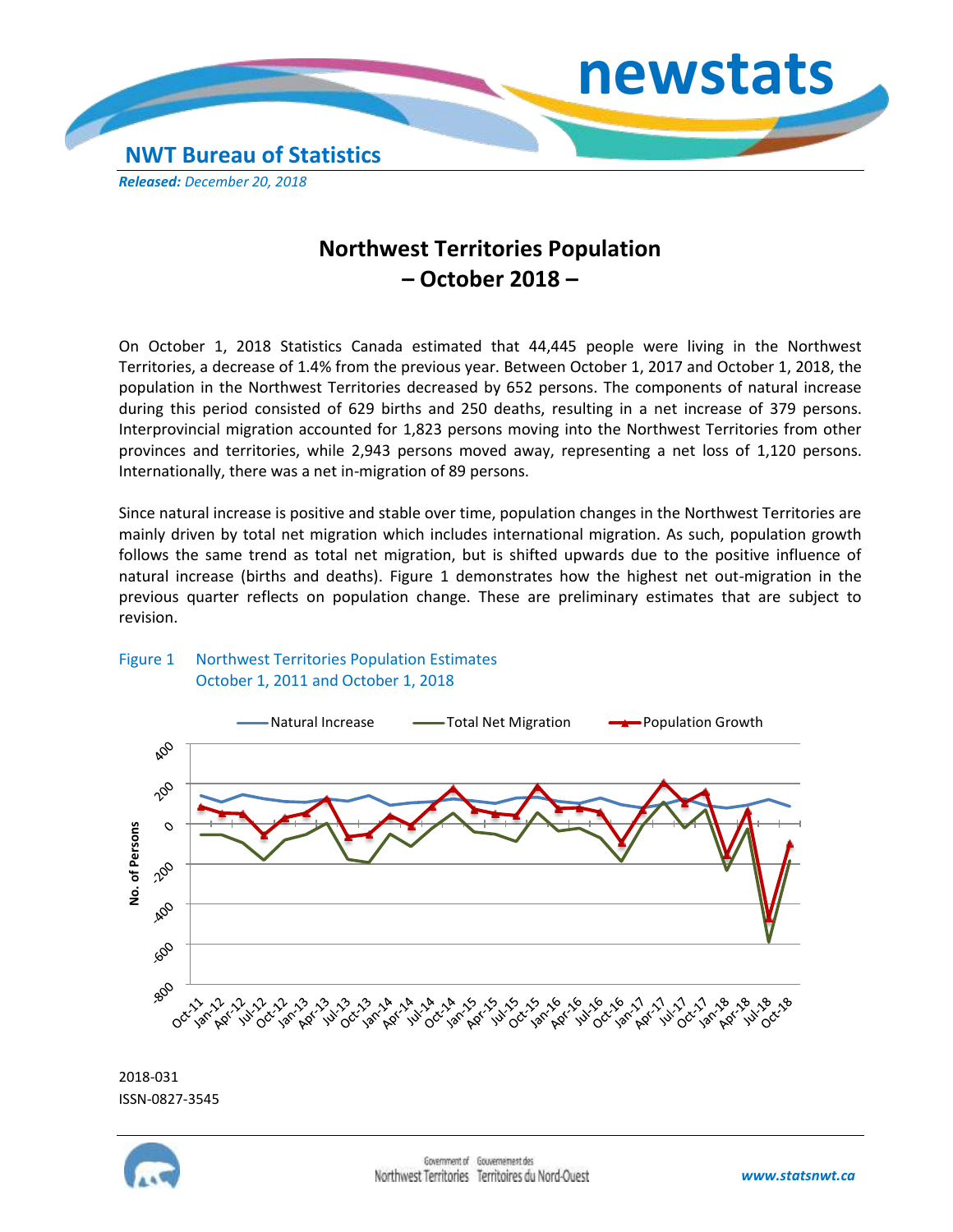At the national level, Canada's population increased by 1.4% between October 1, 2017 and October 1, 2018. Nunavut and Prince Edward Island experienced the largest increases of 2.3% and 2.2% respectively. Growth in the majority of provinces and territories was the same or exceeded Canada's with the exception of Manitoba (+1.2%), Quebec (+1.1%), Nova Scotia (+1.1%), Saskatchewan (+0.9%) and New Brunswick (+0.5%). Newfoundland and Labrador is the only other jurisdiction besides Northwest Territories that saw their population decline (-0.6%).

|                              | 2018       | (%)     | 2017       | (%)    | 2016       | $(\%)$ | 2015       | $(\%)$ |
|------------------------------|------------|---------|------------|--------|------------|--------|------------|--------|
|                              | 1-Oct      | Change  | 1-Oct      | Change | 1-Oct      | Change | 1-Oct      | Change |
|                              |            |         |            |        |            |        |            |        |
| Canada                       | 37,242,571 | 1.4     | 36,712,658 | 1.3    | 36,256,107 | 1.2    | 35,822,894 | 0.7    |
| <b>Northwest Territories</b> | 44,445     | $-1.4$  | 45,097     | 1.2    | 44,556     | 0.3    | 44,428     | 0.8    |
| Nunavut                      | 38,650     | 2.3     | 37,773     | 2.0    | 37,041     | 1.2    | 36,603     | 1.4    |
| Yukon                        | 40,333     | 1.4     | 39,781     | 2.7    | 38,745     | 2.6    | 37,751     | 1.3    |
| <b>British Columbia</b>      | 5,016,322  | $1.4\,$ | 4,945,559  | 1.3    | 4,881,391  | 1.6    | 4,802,955  | 1.4    |
| Alberta                      | 4,330,206  | 1.6     | 4,262,642  | 1.2    | 4,210,052  | 1.2    | 4,159,519  | 1.3    |
|                              |            |         |            |        |            |        |            |        |
| Saskatchewan                 | 1,165,903  | 0.9     | 1,155,034  | 1.3    | 1,140,773  | 1.4    | 1,124,919  | 0.8    |
| Manitoba                     | 1,356,836  | 1.2     | 1,340,776  | 1.6    | 1,320,057  | 1.8    | 1,297,329  | 1.1    |
| Ontario                      | 14,411,424 | 1.8     | 14,153,806 | 1.5    | 13,945,524 | 1.4    | 13,757,688 | 0.7    |
| Quebec                       | 8,421,698  | 1.1     | 8,329,664  | 1.0    | 8,249,071  | 0.7    | 8,190,014  | 0.3    |
| <b>New Brunswick</b>         | 772,238    | 0.5     | 768,212    | 0.4    | 764,878    | 0.7    | 759,778    | 0.0    |
| Nova Scotia                  | 964,693    | 1.1     | 954,374    | 0.87   | 946,103    | 0.83   | 938,320    | $-0.1$ |
| Prince Edward Island         | 154,750    | 2.2     | 151,477    | 2.4    | 147,948    | 2.1    | 144,894    | 0.2    |
| Newfoundland & Labrador      | 525,073    | $-0.6$  | 528,463    | $-0.3$ | 529,968    | 0.2    | 528,696    | 0.0    |
|                              |            |         |            |        |            |        |            |        |
|                              |            |         |            |        |            |        |            |        |

## Table 1 Population Estimates and Annual Rate of Growth, by Province and Territory October 1, 2015 to October 1, 2018

The detailed components of population change for the Northwest Territories since 2009 are presented in Table 2.

## *Note***:**

These population estimates are based on the 2016 Census, adjusted for census net undercoverage. Data may be revised over the coming years, and it is possible that trends will change as a result of future revisions.

For more information about these estimates or for community level population estimates and projections, please visit the NWT Bureau of Statistics website at http://www.statsnwt.ca or call (867) 767-9169.